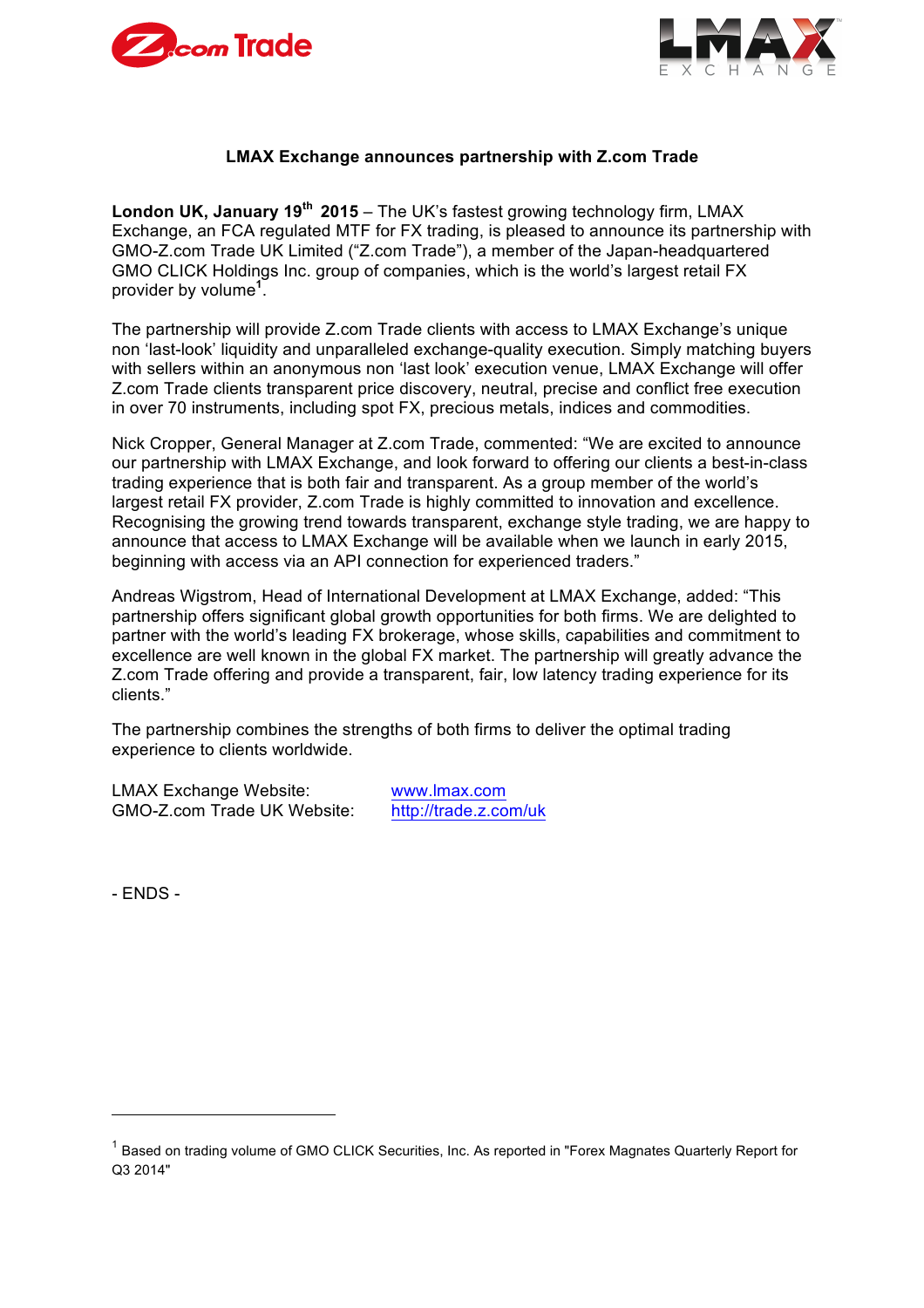



Notes to Editors

### **About LMAX Exchange:**

Ranked No.1 fastest growing technology firm in Britain (2014 Sunday Times, Tech Track 100), LMAX Exchange is the leading MTF for FX, authorised and regulated by the FCA. Servicing retail brokers, funds, corporates, asset managers and banks, LMAX Exchange delivers a unique vision for global FX trading - a transparent, neutral, level playing field for all market participants, regardless of status, size or activity levels.

The LMAX Exchange OPEN order book is driven by streaming, non 'last look' limit orders supplied by General Member liquidity providers. LMAX Exchange offers a range of key products, including spot FX, precious metals, commodities and equity indices, with complete pre and post-trade transparency and order execution where no 'last look' is standard. Orders are executed in strict price/time priority at an average speed of 4ms.

LMAX Exchange - FX execution with optimal precision.

#### **Awards:**

2014 #1 Fastest Growing Tech Company in the UK - Sunday Times Tech Track 100 2014 Best Margin Sector Platform - Profit & Loss Readers' Choice Awards 2014 Best FX Trading Venue - ECN/MTF - WSL Institutional Trading Awards 2014 Best Infrastructure/Technology Initiative - WSL Institutional Trading Awards 2013 #15 Fastest Growing Tech Company in the UK - Sunday Times Tech Track 100 2013 Best Overall Testing Project - The European Software Testing Awards 2013 Best Executing Venue - Forex Magnates Awards 2013 Best Margin Sector Platform - Profit & Loss Readers' Choice Awards 2013 Best FX Trading Platform - ECN/MTF - WSL Institutional Trading Awards 2011 Best Trading System - Financial Sector Technology Awards 2011 Oracle's "Duke's Choice" - Innovative Programming Framework Award

LMAX Limited operates a multilateral trading facility (MTF). Authorised and regulated by the Financial Conduct Authority, FCA Registered no. 509778.

#### www.lmax.com

## **About the GMO CLICK Holdings Group**

GMO CLICK is one of the largest online financial service providers in Japan, offering a comprehensive range of financial instruments covering stock trading, foreign exchange, futures, options and CFDs to retail investors.

The group's mission is to create trading technology and conditions that combine the lowest costs and the greatest ease-of-use possible.

Building on its success in the Japanese market, the Group expanded from Tokyo to establish an international presence in the other major financial centres of London and Hong Kong, bringing its services to traders worldwide. Part of the GMO Internet Group which recently announced its new global brand "Z.com", the UK-based subsidiary of GMO CLICK will be using the service name "Z.com Trade" from its launch in early 2015.

GMO-Z.com Trade UK Limited is authorised and regulated in the UK by the Financial Conduct Authority (firm reference number 622897).

http://trade.z.com/uk